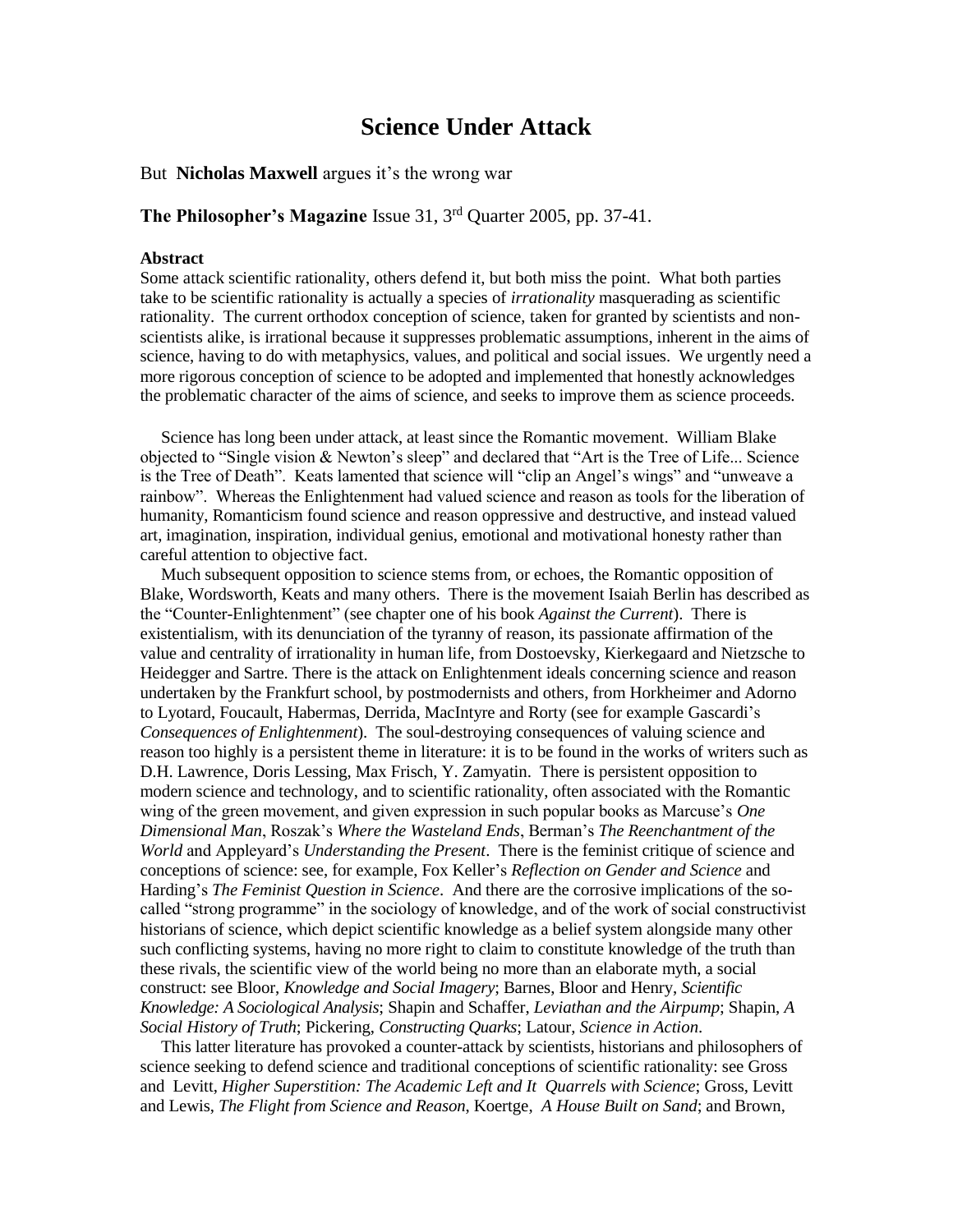### *Who Rules in Science?*.

 This debate between critics and defenders of science came abruptly to public attention with the publication of Alan Sokal's brilliant hoax article 'Transgressing the boundaries' in a special issue of the cultural studies journal *Social Text* in 1996 entitled *Science Wars*: see Sokal and Bricmont, *Intellectual Impostures*.

 But both sides in this "science wars" debate miss the point. Those who attack scientific rationality, and those who defend it, are actually busily attacking and defending, not scientific *rationality* at all, but a species of *irrationality* masquerading as scientific rationality. Instead of fighting over the current orthodox, and *irrational* conception of science, both sides ought to turn their attention to the question of what precisely needs to be done to cure science of its current damaging irrationality, so that we may develop a kind of science that is both more rational, and of greater human value.

 Science as it exists at present is irrational because it suppresses problematic assumptions, inherent in the aims of science, having to do with metaphysics, values, and political and social issues. The official intellectual aim of science is to improve knowledge of factual truth, nothing being presupposed about the truth, claims to knowledge being assessed impartially with respect to the evidence. But this is nonsense.

#### **Metaphysics**

 It is nonsense, first, because it ignores that science must make the *metaphysical* assumption, at the outset as it were, that the universe is (more or less) comprehensible, there being explanations for phenomena to be discovered. Given any accepted scientific theory – Newtonian theory, say, or quantum theory – endlessly many rivals can easily be formulated which are just as empirically successful, if not more so. All one needs to do, to formulate such empirically successful rivals, is take the given theory and modify what it asserts about as yet unobserved phenomena, and then add on some independently testable and confirmed hypothesis. The resulting patchwork quilt theory will be more successful empirically than the given theory. If theories really were assessed impartially with respect to evidence, science would be swamped by endlessly many such patchwork quilt theories, and the whole scientific enterprise would founder.

 This does not happen in practice because scientists ignore patchwork quilt theories – theories that say different things about different phenomena – whatever their empirical success might be if they were to be considered. In order to be accepted as a part of scientific knowledge, it is not enough that a theory be empirically successful; it must assert that the *same laws* apply throughout the range of phenomena to which the theory applies. The theory must be *unified* in other words. It must be *explanatory*, in the sense that the same laws predict the diverse phenomena to which the theory applies.

 But in persistently accepting unified or explanatory theories only, and ignoring all disunified, non-explanatory, patchwork quilt rivals, even though these rivals are empirically more successful, science in effect makes a big, highly problematic, persistent *assumption* about the world: there is underlying unity in nature. The universe is (more or less) physically comprehensible. The universe is such that no patchwork quilt theory is true. This assumption is not itself empirically testable; it is, rather, a precondition for the process of advancing knowledge by putting testable theories to the tribunal of experimentation to get off the ground. The assumption is, in other words, *metaphysical* (untestable theories being metaphysical by definition, as it were).

 Scientists don't *know* that the universe is comprehensible. This metaphysical assumption – which must be made if science is to proceed at all  $-$  is a pure article of faith. This challenges the whole orthodox conception of science, which prides itself on making no assumptions independently of evidence and being, in this respect, quite different from religion or politics. The problematic, necessary article of faith is thus *repressed*. Scientists deny that any such assumption is made, prompted by the misguided idea that they thereby preserve the rationality and the success of science, and ensure that everything in science is open to impartial empirical appraisal. But this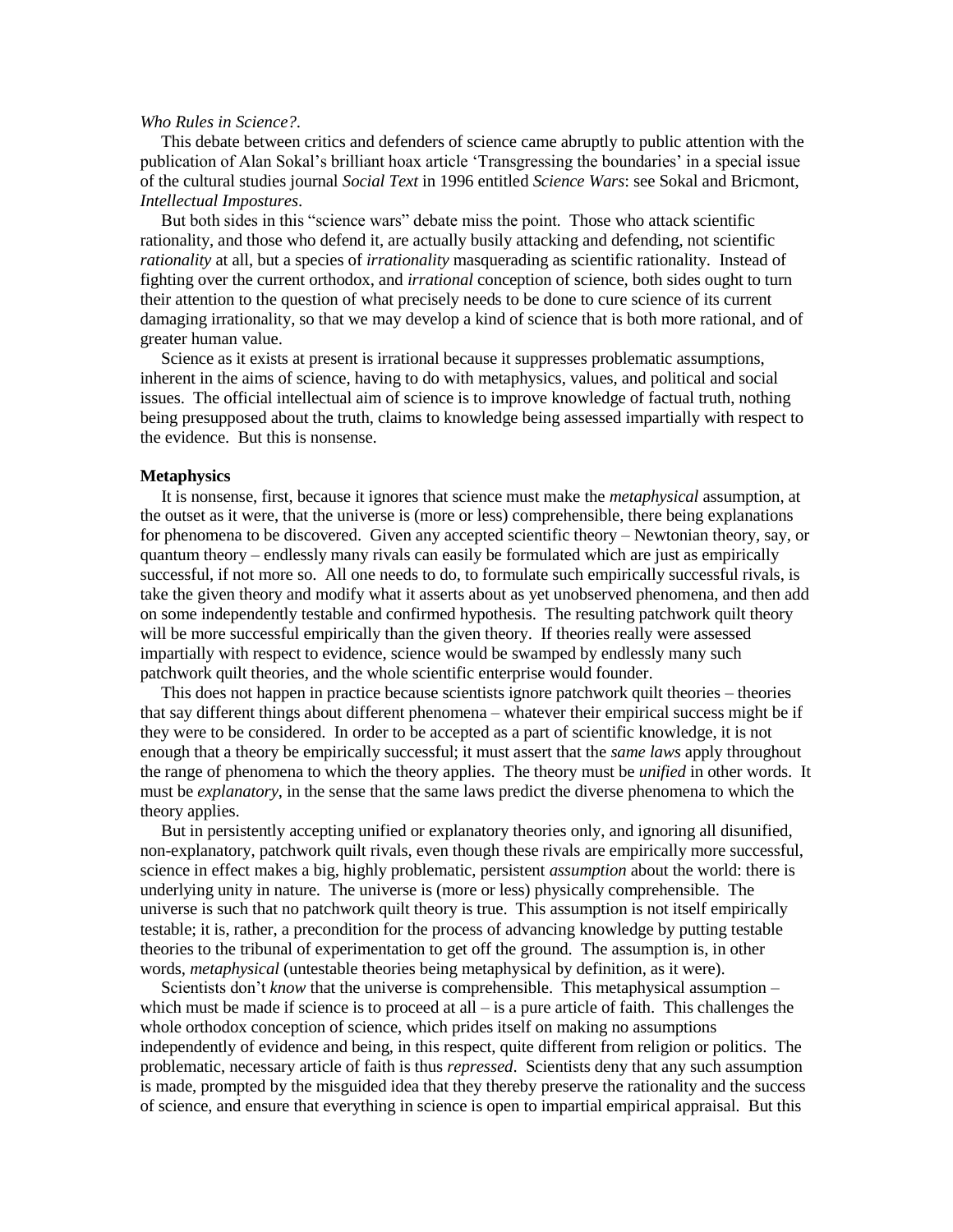achieves just the opposite of what is intended.

 For this suppression of the big, highly problematic, metaphysical assumption that the universe is comprehensible undermines rationality, and has damaging consequences for science itself. Even if the universe is comprehensible, almost certainly it is not comprehensible in the specific way physicists assume it to be at any given stage in the development of science. Again and again, scientists have got it wrong. In the  $17<sup>th</sup>$  and  $18<sup>th</sup>$  centuries they assumed the universe is made up of tiny, hard corpuscles that interact by contact. In the early 19<sup>th</sup> century they assumed it is made up of point-particles that interact by means of forces at a distance. In the late 19<sup>th</sup>, early 20<sup>th</sup> centuries, they assumed it is made up of a unified field – an entity spread smoothly throughout the universe. Today, they assume it is made up of tiny strings vibrating in ten or eleven dimensions of spacetime. Tomorrow they may assume the universe is made up of tiny balls of pulsating space; or they may assume each spacetime point is made up of the entire universe as it existed before the big bang, but as a virtual state (my favourite conjecture). Who knows what wild assumption will emerge next.

 The important point is that, since our specific ideas about how the universe is comprehensible are almost bound to be wrong, we need to make these untestable, *metaphysical* conjectures explicit within science, so that they can be critically assessed, so that alternatives can be considered, in the hope that in this way such assumptions can be *improved.* Quite generally, in fact, rationality requires that implicit assumptions need to be made explicit so that they can be criticized and improved. We have the following requirement for rationality:

*Rationality Principle*: Assumptions that are substantial, influential, problematic and implicit need to be made explicit so that they can be critically assessed, so that alternatives can be considered, in the hope that this will lead to the assumptions being improved.

 In suppressing the substantial, highly influential and problematic metaphysical assumption of comprehensibility, in failing to make this implicit assumption explicit, scientists violate this vital *Rationality Principle*. They damage science. The orthodox view that science seeks truth, nothing being presupposed about the truth, is thus untenable, destructive and irrational. Science seeks, not truth *per se*, but rather *explanatory truth*, truth presupposed to be explanatory.

### **Values**

 But this is only the first hint of what is wrong with the official view of science. For science does not just seek explanatory truth. More generally, it seeks *important* truth. The search for explanatory truth is just a special case of the more general search for important truth. Science seeks to acquire knowledge deemed to be *of value*, either of value intellectually or culturally – because it enhances our understanding of the world around us or illuminates matters especially significant to us, such as our origins – or of value practically or technologically, in enabling us to achieve other ends of value, such as health, food, shelter, travel, communications. It is inevitable that values should be inherent in the aims of science. Endlessly many matters of fact are available for scientific investigation. The entire scientific community might pick on a specific matchbox, and devote centuries of research to improving our knowledge about it, its precise composition, size, number of composite atoms, history, manufacture. Inevitably, scientists must choose to pursue some lines of research and ignore infinitely many alternative possible research avenues. In thus choosing scientists in effect make decisions about what they deem to be important, what less important. Simply in order to enter the body of scientific knowledge, a result must be deemed to be sufficiently important. A scientific paper reliably reporting new factual knowledge will not be accepted for publication if judged to be too trivial. And it is not just that it is inevitable that values are inherent in the aims of science; it is *desirable* as well. We want, we need, science to discover interesting and useful knowledge. A science that accumulated a vast store of irredeemable triviality would not be judged to be making progress, and would be of no use to us at all.

 But if *metaphysics* is problematic, *values* are even more profoundly problematic. Of value to whom? And in what way? Who is to decide? Scientists, under the mistaken idea that they are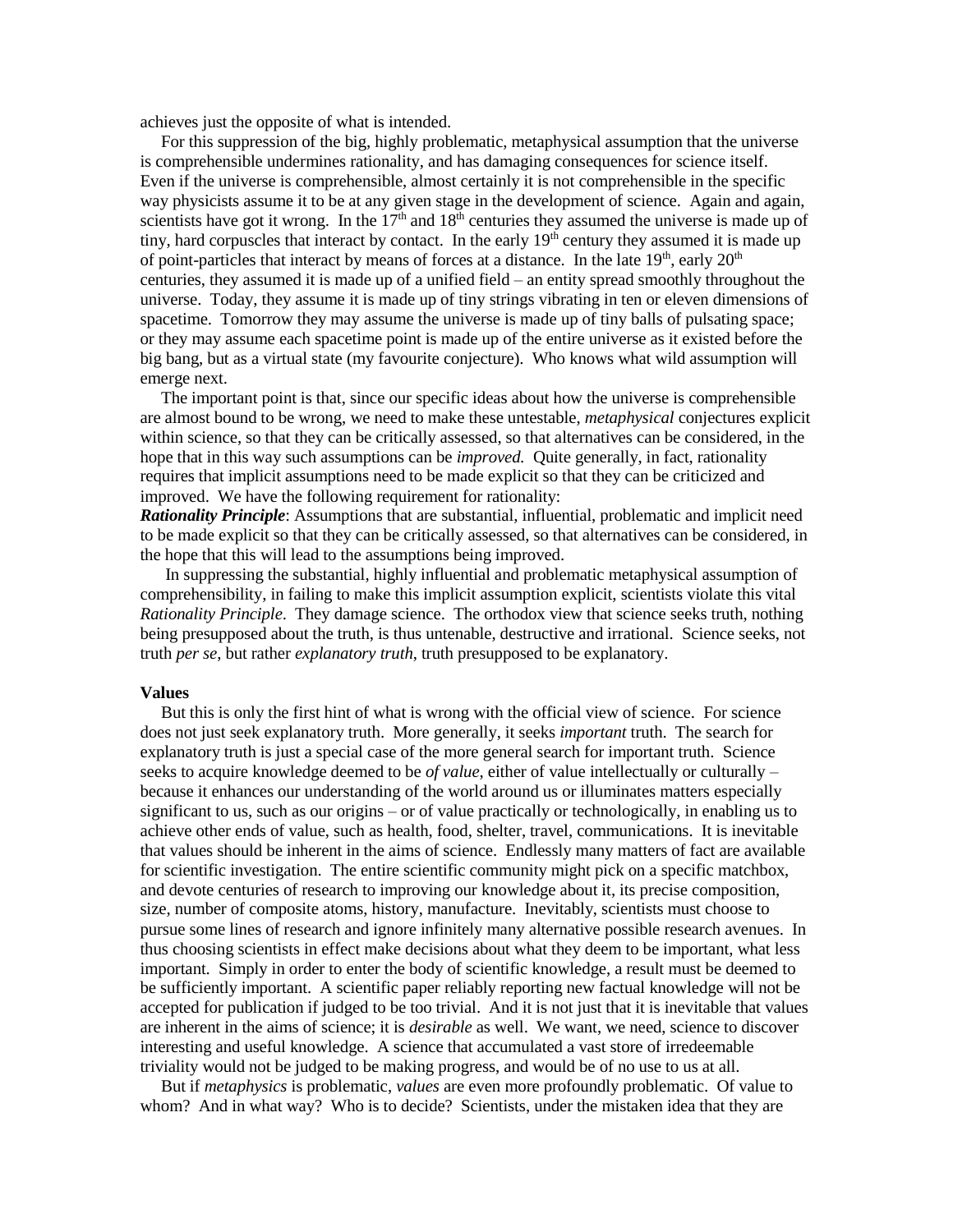preserving the rationality, the objectivity, of science, deny that values have any role to play within the intellectual domain of science, and insist that science seeks knowledge of value-neutral fact. But in repudiating the role of values in this way, the scientific community, once again, achieves the exact opposite of what is intended. As before, the *Rationality Principle* is violated. The rationality, objectivity, success and human value of science are all undermined. Precisely because value assumptions, implicit in the aims of science, are substantial, influential, and profoundly problematic, they need to be made explicit so that they can be critically assessed, so that alternatives can be considered, in the hope that the values inherent in the aims and priorities of research can be improved. Failure to do this will inevitably result in scientific research which may more or less reflect the interests of the wealthy and powerful, responsible for funding science, and the interests of scientists themselves, but which will fail to reflect the needs of the majority of people on earth, the poor and powerless. This is the reality of science today.

 Writing in the seventeenth century, Robert Boyle, one of the founding fathers of modern science, had this to say about what he called the 'Invisible College' - a sort of forerunner of the Royal Society, and thus of organized scientific research. "The 'Invisible College' [consists of] persons that endeavour to put narrow-mindedness out of countenance by the practice of so extensive a charity that it reaches unto everything called man, and nothing less than an universal good-will can content it. And indeed they are so apprehensive of the want of good employment that they take the whole body of mankind for their care." A modern science and technology that put into practice the spirit of Boyle's Invisible College - thus genuinely devoting itself to the welfare of humanity - would today give priority to the problems and needs of the poorest people on earth. Problems of third-world sanitation, agriculture, malnutrition, disease, housing, transport, education, appropriate technology, would be the central focus of much of the world's scientific and technological research. But scientific and technological research as it exists today, pursued mostly in the wealthy, industrially advanced world, is devoted primarily to the interests of industry, commerce, governments, and the military, rather than those of the poor. Such a state of affairs is more or less inevitable as long as science does not possess the institutional bodies, such as "science and human need commissions", designed to correct mismatches between priorities of research and priorities of human need. In short, as long as the role of values in the intellectual domain of science is denied, and the *Rationality Principle* is violated, science will continue to fail humanity.

### **Politics**

 And it goes further. Science is pursued in a social, cultural, economic and political context. It is a part of various social, economic and political projects which seek to achieve diverse human objectives. But the idea that science is an integral part of humanitarian or political enterprises with political ends clashes, once again, with the official view of science that the intellectual aim of science is to improve factual knowledge of truth *per se*.. The political objectives of science are repressed. As before, scientists, under the mistaken idea that they are preserving the rationality, the objectivity, of science, deny that politics have any role to play within the intellectual domain of science. But in repudiating the role of politics in this way, the scientific community, once again, achieves the exact opposite of what is intended. The *Rationality Principle* is violated and the human value of science is undermined. For, of course, the political objectives of science, like all our political objectives, are profoundly problematic. These need to be made explicit so that they can be scrutinized, so that alternatives can be developed and considered, and so that the humanitarian and political objectives of science can be improved. The pretence that science does not have this political dimension compromises the rationality of science, and its human value. It lays science open to becoming a part of economic, corporate and political enterprises that are not in the best interests of humanity.

 It is not just natural science that has problematic aims because of implicit assumptions concerning metaphysics, values and social and political objectives. This is true of social inquiry and the humanities as well. Indeed, the above argument applies to the whole academic enterprise. Instead of clinging to the official, and absurd, idea that the proper intellectual aim of academia is to acquire knowledge of truth *per se*, we need, rather, to acknowledge that the real, and profoundly